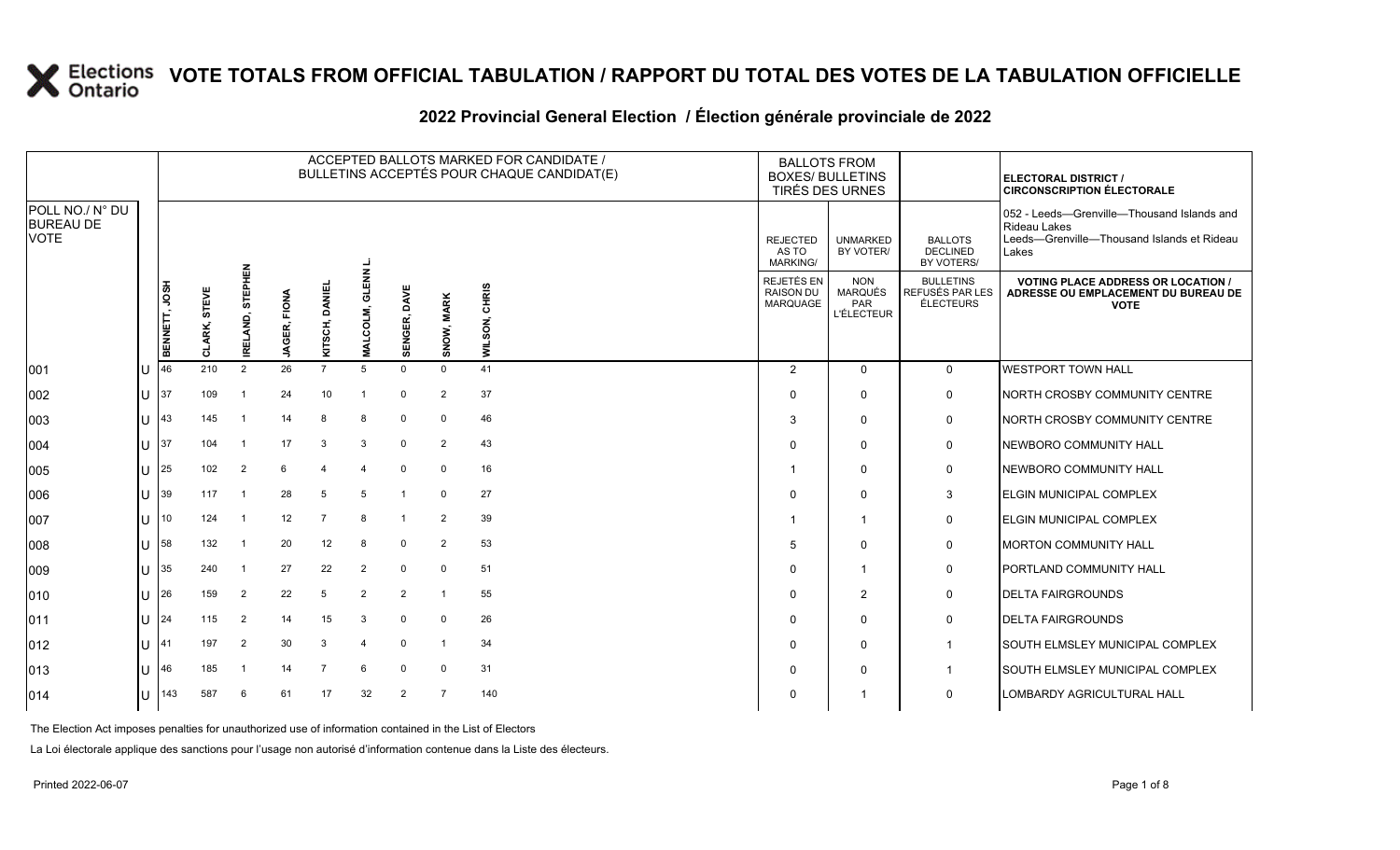#### **2022 Provincial General Election / Élection générale provinciale de 2022**

|                                     |              | ACCEPTED BALLOTS MARKED FOR CANDIDATE /<br>BULLETINS ACCEPTÉS POUR CHAQUE CANDIDAT(E) |                 |                           |                 |                |                           |                 |                |                         | <b>BALLOTS FROM</b><br><b>BOXES/ BULLETINS</b><br>TIRÉS DES URNES |                                             |                                                   |                                                  |                                                                                                               |
|-------------------------------------|--------------|---------------------------------------------------------------------------------------|-----------------|---------------------------|-----------------|----------------|---------------------------|-----------------|----------------|-------------------------|-------------------------------------------------------------------|---------------------------------------------|---------------------------------------------------|--------------------------------------------------|---------------------------------------------------------------------------------------------------------------|
| POLL NO./ N° DU<br><b>BUREAU DE</b> |              |                                                                                       |                 |                           |                 |                |                           |                 |                |                         |                                                                   |                                             |                                                   |                                                  | <b>ELECTORAL DISTRICT /</b><br><b>CIRCONSCRIPTION ÉLECTORALE</b>                                              |
| <b>VOTE</b>                         |              |                                                                                       |                 | 몺                         |                 |                |                           |                 |                |                         |                                                                   | <b>REJECTED</b><br>AS TO<br><b>MARKING/</b> | <b>UNMARKED</b><br>BY VOTER/                      | <b>BALLOTS</b><br><b>DECLINED</b><br>BY VOTERS/  | 052 - Leeds-Grenville-Thousand Islands and<br><b>Rideau Lakes</b><br>and American Thomas distance of Bidewith |
|                                     |              | BENNETT, JOSH                                                                         | STEVE<br>CLARK, | <b>STEPHE</b><br>IRELAND, | FIONA<br>GER,   | SCH, DANI      | $rac{z}{4}$<br>ಕ<br>COLM, | DAVE<br>SENGER, | SNOW, MARK     | <b>CHRIS</b><br>WILSON, |                                                                   | REJETÉS EN<br><b>RAISON DU</b><br>MARQUAGE  | <b>NON</b><br>MARQUÉS<br>PAR<br><b>L'ÉLECTEUR</b> | <b>BULLETINS</b><br>REFUSÉS PAR LES<br>ÉLECTEURS | <b>VOTING PLACE ADDRESS OR LOCATION /</b><br>ADRESSE OU EMPLACEMENT DU BUREAU DE<br><b>VOTE</b>               |
|                                     |              |                                                                                       |                 |                           | ₹               | 즢              | Ξ.                        |                 |                |                         |                                                                   |                                             |                                                   |                                                  |                                                                                                               |
| 015                                 | IU           | 94                                                                                    | 272             | $\Delta$                  | 46              | $\overline{7}$ | 14                        | $\Omega$        |                | 83                      |                                                                   | $\Omega$                                    | $\mathbf{1}$                                      | $\mathbf{0}$                                     | ROYAL CANADIAN LEGION 491 (SEELEYS<br>BAY)                                                                    |
| 016                                 | lU           | 72                                                                                    | 301             | $\overline{2}$            | 55              | 11             | 15                        | $\Omega$        |                | 66                      |                                                                   | $\Omega$                                    | $\Omega$                                          | $\mathbf 0$                                      | ROYAL CANADIAN LEGION 504 (LYNDHURST)                                                                         |
| 017                                 | ΙUΞ          | 173                                                                                   | 348             | 3                         | 30              | 10             | 12                        | 0               | 3              | 97                      |                                                                   | $\Omega$                                    | $\overline{2}$                                    | $\mathbf{1}$                                     | LEEDS & THOUSAND ISL. MUNICIPAL<br><b>FACILITY</b>                                                            |
| 018                                 | lU           | 16                                                                                    | 60              | $\Omega$                  | 10 <sup>°</sup> | $\overline{4}$ | 2                         | $\Omega$        | $\Omega$       | 20                      |                                                                   | $\Omega$                                    | -1                                                | $\mathbf 0$                                      | THOUSAND ISLANDS ELEMENTARY SCHOOL                                                                            |
| 019                                 | lU           | 17                                                                                    | 99              | $\Omega$                  | 8               | $\Omega$       | $\overline{2}$            | $\mathbf 0$     |                | 14                      |                                                                   | 3                                           | $\Omega$                                          | $\mathbf 0$                                      | THOUSAND ISLANDS ELEMENTARY SCHOOL                                                                            |
| 020                                 | ΠT           | $\vert$ 93                                                                            | 352             | 2                         | 35              | 17             | 13                        | $\Omega$        | $\overline{2}$ | 96                      |                                                                   |                                             | $\overline{2}$                                    | $\mathbf 0$                                      | THE CORNERSTONE                                                                                               |
| 021                                 | ΠT           | 196                                                                                   | 306             | $\overline{2}$            | 52              | 14             | 5                         | $\mathbf 0$     | 2              | 75                      |                                                                   |                                             | $\Omega$                                          | $\mathbf{1}$                                     | <b>ROCKPORT RECREATION HALL</b>                                                                               |
| 022                                 | U  91        |                                                                                       | 175             | 2                         | 29              | 5              |                           | $\mathbf{0}$    |                | 83                      |                                                                   | $\Omega$                                    | $\Omega$                                          | $\mathbf 0$                                      | CHRIST CHURCH ANGLICAN PARISH HALL                                                                            |
| 023                                 | IП           | 109                                                                                   | 302             | 3                         | 52              | 12             | 8                         | $\mathbf 0$     | 3              | 139                     |                                                                   | -1                                          | $\Omega$                                          | $\mathbf 0$                                      | <b>GANANOQUE INTERMEDIATE SECONDARY</b><br>SCHOOL                                                             |
| 024A                                | lU           | 32                                                                                    | 73              | 2                         | 26              | $\Omega$       | $\overline{2}$            | $\overline{1}$  |                | 31                      |                                                                   |                                             | $\mathbf{0}$                                      | 0                                                | <b>RIVERVIEW APARTMENTS</b>                                                                                   |
| 024B                                | lu-          | 34                                                                                    | 74              | $\overline{2}$            | 21              | $\overline{7}$ |                           |                 |                | 26                      |                                                                   | -1                                          | $\overline{2}$                                    | $\mathbf 0$                                      | <b>RIVERVIEW APARTMENTS</b>                                                                                   |
| 025                                 | $\bigcup$ 54 |                                                                                       | 244             | 3                         | 13              | 19             | -5                        | $\Omega$        | 3              | 52                      |                                                                   | $\Omega$                                    | $\Omega$                                          | 0                                                | <b>ATHENS FIRE HALL</b>                                                                                       |
| 026                                 | lU.          | 46                                                                                    | 228             |                           | 17              | 15             | 9                         | 2               | $\overline{2}$ | 57                      |                                                                   | 3                                           | $\Omega$                                          | $\mathbf 0$                                      | <b>ST. DENIS CATHOLIC CHURCH HALL</b>                                                                         |

The Election Act imposes penalties for unauthorized use of information contained in the List of Electors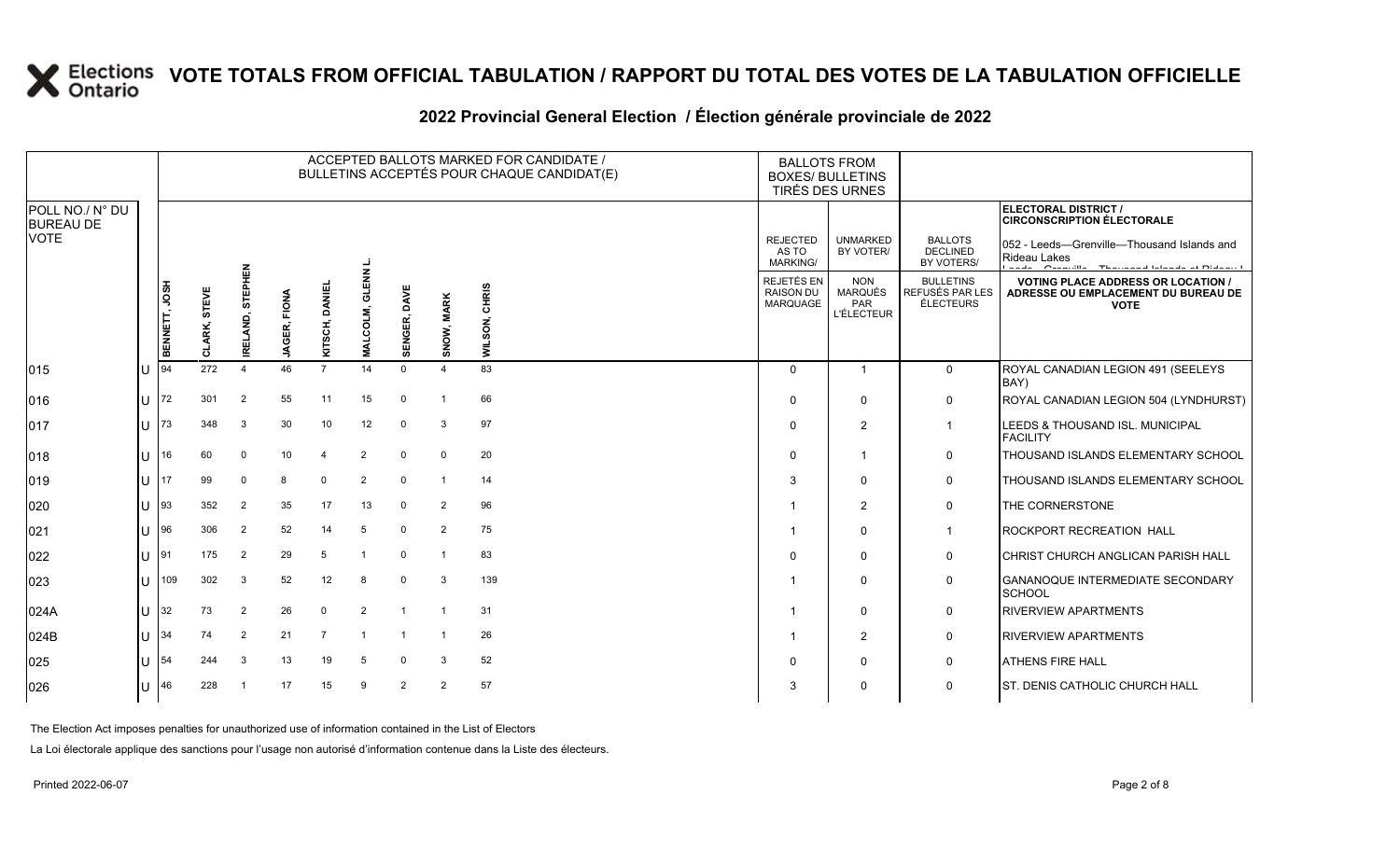#### **2022 Provincial General Election / Élection générale provinciale de 2022**

|                                     |    |               |                 |                          |                        |                     |                               |                     |             | ACCEPTED BALLOTS MARKED FOR CANDIDATE /<br>BULLETINS ACCEPTÉS POUR CHAQUE CANDIDAT(E) |                                             | <b>BALLOTS FROM</b><br><b>BOXES/ BULLETINS</b><br>TIRÉS DES URNES |                                                  |                                                                                                                   |
|-------------------------------------|----|---------------|-----------------|--------------------------|------------------------|---------------------|-------------------------------|---------------------|-------------|---------------------------------------------------------------------------------------|---------------------------------------------|-------------------------------------------------------------------|--------------------------------------------------|-------------------------------------------------------------------------------------------------------------------|
| POLL NO./ N° DU<br><b>BUREAU DE</b> |    |               |                 |                          |                        |                     |                               |                     |             |                                                                                       |                                             |                                                                   |                                                  | <b>ELECTORAL DISTRICT /</b><br><b>CIRCONSCRIPTION ÉLECTORALE</b>                                                  |
| <b>VOTE</b>                         |    |               |                 | 룹                        |                        |                     |                               |                     |             |                                                                                       | <b>REJECTED</b><br>AS TO<br><b>MARKING/</b> | <b>UNMARKED</b><br>BY VOTER/                                      | <b>BALLOTS</b><br><b>DECLINED</b><br>BY VOTERS/  | 052 - Leeds-Grenville-Thousand Islands and<br>Rideau Lakes<br>Andrew Committee Thomas and International Distances |
|                                     |    | BENNETT, JOSH | STEVE<br>CLARK, | <b>RHISS</b><br>IRELAND, | FIONA<br><b>JAGER,</b> | DANIEL<br>SCH,<br>Ĕ | <b>ENR</b><br>ਛ<br>COLM,<br>Σ | <b>SENGER, DAVE</b> | SNOW, MARK  | <b>CHRIS</b><br>WILSON,                                                               | REJETÉS EN<br><b>RAISON DU</b><br>MARQUAGE  | <b>NON</b><br>MARQUÉS<br><b>PAR</b><br><b>L'ÉLECTEUR</b>          | <b>BULLETINS</b><br>REFUSÉS PAR LES<br>ÉLECTEURS | <b>VOTING PLACE ADDRESS OR LOCATION /</b><br>ADRESSE OU EMPLACEMENT DU BUREAU DE<br><b>VOTE</b>                   |
| 027                                 | IU | 128           | 545             | 8                        | 56                     | 20                  | 13                            | $\overline{2}$      | $\mathbf 0$ | 113                                                                                   | $\Omega$                                    | $\overline{2}$                                                    | $\overline{2}$                                   | ROYAL CANADIAN LEGION 484<br>(MALLORYTOWN)                                                                        |
| 028                                 | ΠT | 31            | 214             | $\Omega$                 | -3                     | $\overline{7}$      | 13                            | $\overline{1}$      | $\mathbf 0$ | 25                                                                                    | $\overline{2}$                              |                                                                   | 0                                                | ROYAL CANADIAN LEGION 475 (TOLEDO)                                                                                |
| 029                                 | IП | 21            | 157             | 3                        | -7                     | 11                  |                               |                     | $\mathbf 0$ | 35                                                                                    | $\Omega$                                    |                                                                   | 0                                                | ROYAL CANADIAN LEGION 475 (TOLEDO)                                                                                |
| 030                                 | IU | 27            | 129             | $\overline{2}$           | $\overline{7}$         | $\mathbf 0$         | 3                             | 2                   | $\Omega$    | 25                                                                                    | 0                                           | -1                                                                | 0                                                | ST. THOMAS ANGLICAN CHURCH                                                                                        |
| 031                                 | ΠT | 12            | 134             | $\Omega$                 | 13                     | 10                  | $\mathbf{1}$                  | -1                  | $\Omega$    | 20                                                                                    | $\mathbf 0$                                 | $\Omega$                                                          | 0                                                | <b>ST. THOMAS ANGLICAN CHURCH</b>                                                                                 |
| 032                                 | IП | 23            | 120             | $\Omega$                 | 11                     | 10                  | 2                             | -1                  | $\mathbf 0$ | 17                                                                                    | 3                                           | $\Omega$                                                          | 0                                                | ADDISON UNITED CHURCH                                                                                             |
| 033                                 | ΙU | 19            | 116             | 3                        | 3                      | 3                   | $\Omega$                      | $\overline{2}$      |             | 22                                                                                    | $\mathbf 0$                                 | 0                                                                 | $\mathbf 0$                                      | ADDISON UNITED CHURCH                                                                                             |
| 034                                 | ΠT | 29            | 104             | $\Omega$                 | $\overline{2}$         | $\overline{a}$      |                               | $\mathbf{0}$        | $\Omega$    | 23                                                                                    | $\Omega$                                    | 0                                                                 | 0                                                | ELIZABETHTOWN-KITLEY FIRE STATION 2                                                                               |
| 035                                 | Ш  | 23            | 116             |                          | 13                     |                     |                               | $\Omega$            | $\mathbf 0$ | 11                                                                                    | $\mathbf 0$                                 | $\Omega$                                                          | 0                                                | ELIZABETHTOWN-KITLEY FIRE STATION 2                                                                               |
| 036                                 | IU | 92            | 296             | $\overline{\mathbf{1}}$  | 27                     | 16                  | 5                             |                     | $\Omega$    | 65                                                                                    | $\mathbf 0$                                 | $\mathbf{0}$                                                      | 0                                                | <b>I</b> ST. JOHN BAPTIST CHURCH                                                                                  |
| 037                                 | ПT | 94            | 282             |                          | 22                     | 5                   | 9                             | -1                  | 2           | 58                                                                                    | $\mathbf 0$                                 |                                                                   | 0                                                | <b>ELIZABETHTOWN-KITLEY FIRE STATION 1</b>                                                                        |
| 038                                 | ΠT | 212           | 659             | $\overline{4}$           | 39                     | 30                  | 10                            | 8                   | Δ           | 155                                                                                   | 3                                           |                                                                   | $\mathbf{1}$                                     | <b>HIGHWAY PENTECOSTAL CHURCH</b>                                                                                 |
| 039                                 | ΠT | 163           | 337             | $\overline{\mathbf{1}}$  | 34                     | 13                  | 5                             | 0                   | 5           | 65                                                                                    | 3                                           | $\mathbf{0}$                                                      | $\mathbf 0$                                      | ST. JOHN BOSCO PARISH CENTRE                                                                                      |
| $ 040\rangle$                       | IU | 139           | 462             | 8                        | 47                     | 23                  | 9                             | 9                   | 5           | 155                                                                                   |                                             | 0                                                                 |                                                  | THOUSAND ISLANDS SECONDARY SCHOOL                                                                                 |

The Election Act imposes penalties for unauthorized use of information contained in the List of Electors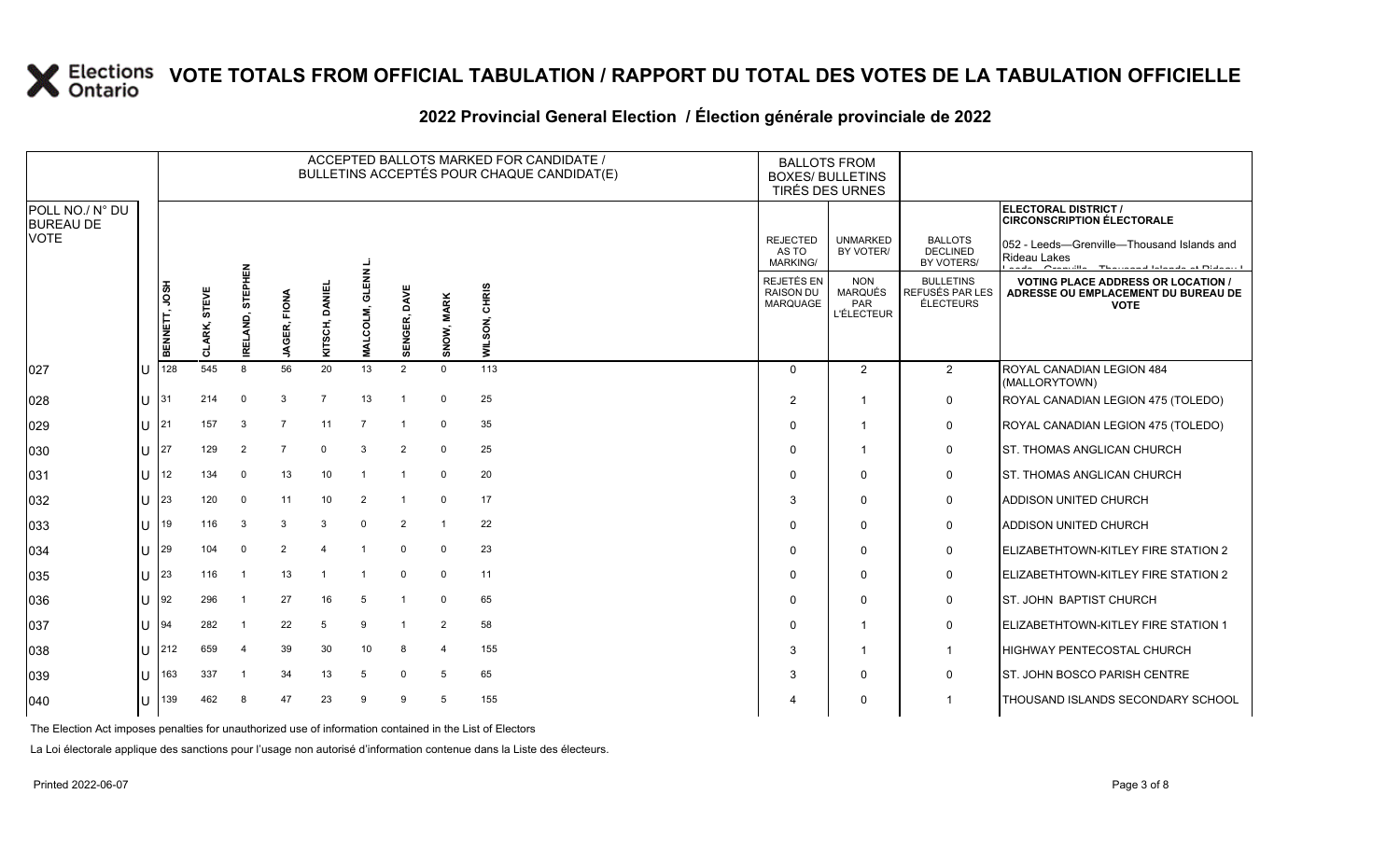#### **2022 Provincial General Election / Élection générale provinciale de 2022**

|                                     |      | ACCEPTED BALLOTS MARKED FOR CANDIDATE /<br>BULLETINS ACCEPTÉS POUR CHAQUE CANDIDAT(E) |                 |                           |                        |                |                                    |              |                         |                  | <b>BALLOTS FROM</b><br><b>BOXES/ BULLETINS</b><br>TIRÉS DES URNES |                                                          |                                                  |                                                                                                                   |
|-------------------------------------|------|---------------------------------------------------------------------------------------|-----------------|---------------------------|------------------------|----------------|------------------------------------|--------------|-------------------------|------------------|-------------------------------------------------------------------|----------------------------------------------------------|--------------------------------------------------|-------------------------------------------------------------------------------------------------------------------|
| POLL NO./ N° DU<br><b>BUREAU DE</b> |      |                                                                                       |                 |                           |                        |                |                                    |              |                         |                  |                                                                   |                                                          |                                                  | ELECTORAL DISTRICT /<br><b>CIRCONSCRIPTION ÉLECTORALE</b>                                                         |
| <b>VOTE</b>                         |      |                                                                                       |                 |                           |                        |                |                                    |              |                         |                  | <b>REJECTED</b><br>AS TO<br><b>MARKING/</b>                       | <b>UNMARKED</b><br>BY VOTER/                             | <b>BALLOTS</b><br><b>DECLINED</b><br>BY VOTERS/  | 052 - Leeds-Grenville-Thousand Islands and<br>Rideau Lakes<br>Concertibility of The concertaint in Explanation II |
|                                     |      | BENNETT, JOSH                                                                         | STEVE<br>CLARK, | STEPHEN<br><b>RELAND,</b> | FIONA<br><b>JAGER,</b> | KITSCH, DANIE  | ENN L.<br>ಕ<br>COLM,<br><b>NAL</b> | SENGER, DAVE | SNOW, MARK              | CHRIS<br>WILSON, | REJETÉS EN<br><b>RAISON DU</b><br>MARQUAGE                        | <b>NON</b><br><b>MARQUÉS</b><br>PAR<br><b>L'ÉLECTEUR</b> | <b>BULLETINS</b><br>REFUSÉS PAR LES<br>ÉLECTEURS | <b>VOTING PLACE ADDRESS OR LOCATION /</b><br>ADRESSE OU EMPLACEMENT DU BUREAU DE<br><b>VOTE</b>                   |
| 041                                 | 11 J | 145                                                                                   | 375             |                           | 35                     | 23             | 3                                  | $\Delta$     | $\overline{\mathbf{1}}$ | 89               | $\Omega$                                                          | $\Omega$                                                 | $\overline{1}$                                   | BETHEL CHRISTIAN REFORMED CHURCH                                                                                  |
| $ 042\rangle$                       | lU   | 160                                                                                   | 330             | 4                         | 39                     | 8              | -6                                 | $\Omega$     | 5                       | 78               | 3                                                                 | $\overline{\mathbf{1}}$                                  | $\mathbf 0$                                      | <b>FIRST PRESBYTERIAN CHURCH</b>                                                                                  |
| 043                                 | lU   | 153                                                                                   | 254             | $\Omega$                  | 45                     | 15             | 4                                  | $\Omega$     | 3                       | 65               |                                                                   | 2                                                        | $\overline{1}$                                   | <b>ST. LAWRENCE ANGLICAN CHURCH</b>                                                                               |
| 044                                 | IП   | 145                                                                                   | 216             | $\overline{4}$            | 24                     | 10             | $\overline{2}$                     | 3            | $\overline{\mathbf{1}}$ | 106              |                                                                   | 5                                                        | $\mathbf 0$                                      | COMMONWEALTH PUBLIC SCHOOL                                                                                        |
| $ 045\rangle$                       | ΙU   | 44                                                                                    | 118             | $\mathbf 0$               | 20                     | $\overline{7}$ | 5                                  |              |                         | 49               | $\Omega$                                                          | 2                                                        | -1                                               | <b>BROCKVILLE COLLEGIATE INSTITUTE</b>                                                                            |
| $ 046\rangle$                       | ΙU   | 27                                                                                    | 134             | 10                        | 12                     | $\overline{2}$ |                                    |              |                         | 35               | $\Omega$                                                          | $\Omega$                                                 | $\mathbf 0$                                      | <b>LEASTONS CORNERS CENTENNIAL HALL</b>                                                                           |
| $ 047\rangle$                       | Ш    | 16                                                                                    | 123             |                           | -1                     | 7              | 5                                  |              | -1                      | 31               | $\overline{2}$                                                    | $\mathbf 0$                                              | 0                                                | <b>EASTONS CORNERS CENTENNIAL HALL</b>                                                                            |
| 048                                 | lυ   | 189                                                                                   | 285             | 6                         | 56                     | 21             | 11                                 | $\mathbf 0$  | 2                       | 123              | $\overline{2}$                                                    | $\mathbf 0$                                              | $\mathbf 0$                                      | MERRICKVILLE COMMUNITY CENTRE                                                                                     |
| $ 049\rangle$                       | lu   | 19                                                                                    | 187             | $\overline{2}$            | 8                      | 8              |                                    |              |                         | 45               | $\Omega$                                                          | $\mathbf{0}$                                             | $\mathbf 0$                                      | NORTH AUGUSTA COMMUNITY HALL                                                                                      |
| 050                                 | Ш    | 21                                                                                    | 147             | $\mathbf 0$               | 8                      | 5              | 2                                  | $\Omega$     |                         | 22               | $\Omega$                                                          | $\Omega$                                                 | $\mathbf 0$                                      | NORTH AUGUSTA COMMUNITY HALL                                                                                      |
| 051                                 | lu   |                                                                                       | 115             | $\Omega$                  | 8                      | 8              |                                    |              | $\Omega$                | 12               | $\Omega$                                                          | $\mathbf{0}$                                             | $\mathbf 0$                                      | ALGONQUIN UNITED CHURCH HALL                                                                                      |
| 052                                 | Ш    | 12                                                                                    | 135             |                           | 5                      | 3              | $\overline{2}$                     | $\Omega$     | $\Omega$                | 18               | $\Omega$                                                          | $\mathbf{0}$                                             | $\mathbf 0$                                      | <b>ALGONQUIN UNITED CHURCH HALL</b>                                                                               |
| 053                                 | lU   | 160                                                                                   | 522             | 3                         | 31                     | 26             | -8                                 |              | 2                       | 111              |                                                                   | $\mathbf 0$                                              | 2                                                | <b>ST. JAMES HALL</b>                                                                                             |
| 054                                 | lU   | 30                                                                                    | 114             | $\Omega$                  | 9                      | 5              | 2                                  | $\Omega$     | $\mathbf 0$             | 17               | $\Omega$                                                          | $\mathbf 0$                                              | $\mathbf 0$                                      | <b>IMAYNARD PUBLIC SCHOOL</b>                                                                                     |

The Election Act imposes penalties for unauthorized use of information contained in the List of Electors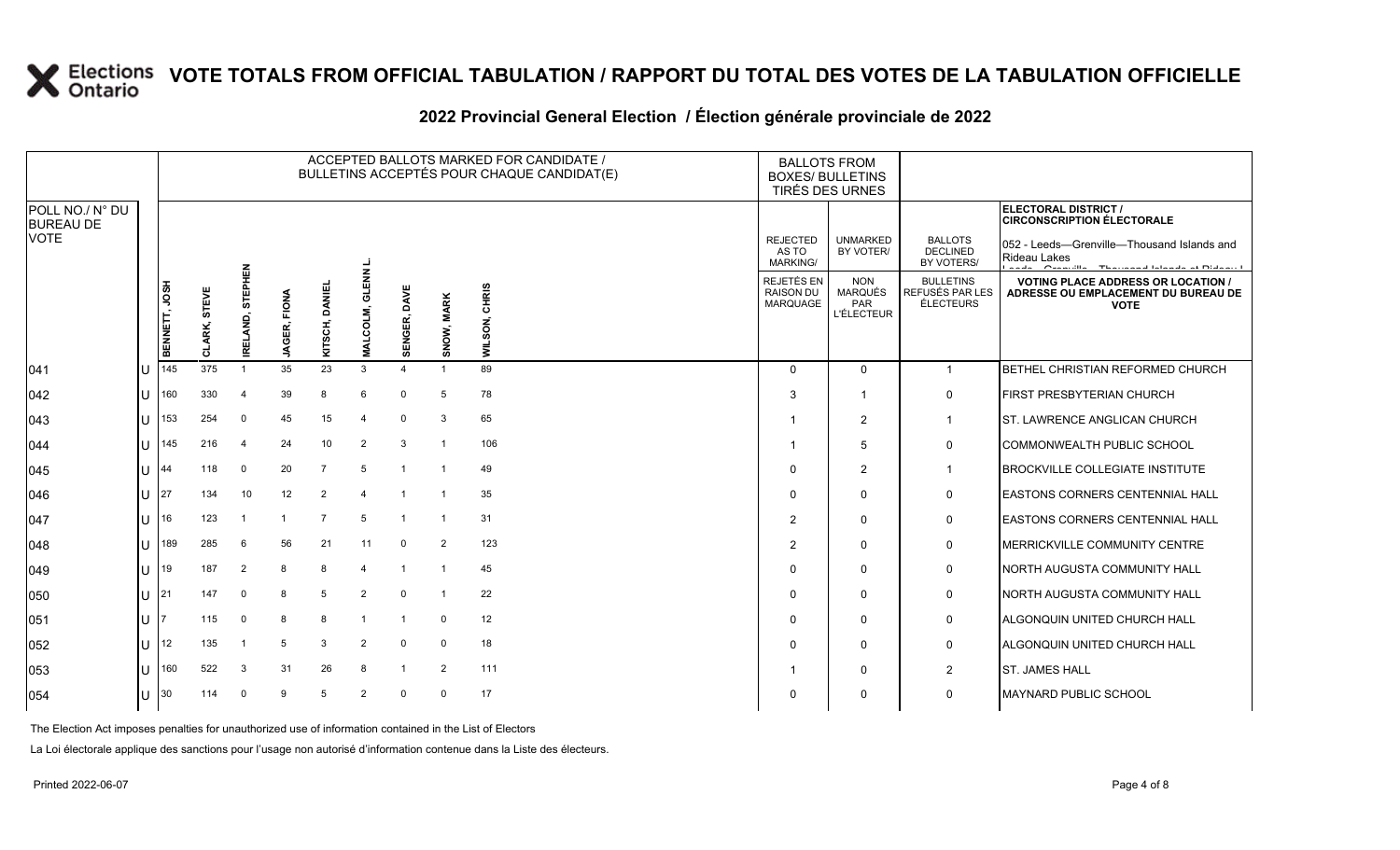#### **2022 Provincial General Election / Élection générale provinciale de 2022**

|                                     |              | ACCEPTED BALLOTS MARKED FOR CANDIDATE /<br>BULLETINS ACCEPTÉS POUR CHAQUE CANDIDAT(E) |                     |                  |                        |                        |                               |                |                |                         |                                                   | <b>BALLOTS FROM</b><br><b>BOXES/ BULLETINS</b><br>TIRÉS DES URNES |                                                  |                                                                                                                                                       |
|-------------------------------------|--------------|---------------------------------------------------------------------------------------|---------------------|------------------|------------------------|------------------------|-------------------------------|----------------|----------------|-------------------------|---------------------------------------------------|-------------------------------------------------------------------|--------------------------------------------------|-------------------------------------------------------------------------------------------------------------------------------------------------------|
| POLL NO./ N° DU<br><b>BUREAU DE</b> |              |                                                                                       |                     |                  |                        |                        |                               |                |                |                         |                                                   |                                                                   |                                                  | <b>ELECTORAL DISTRICT /</b><br><b>CIRCONSCRIPTION ÉLECTORALE</b>                                                                                      |
| <b>VOTE</b>                         |              |                                                                                       |                     |                  |                        |                        |                               |                |                |                         | <b>REJECTED</b><br>AS TO<br>MARKING/              | <b>UNMARKED</b><br>BY VOTER/                                      | <b>BALLOTS</b><br><b>DECLINED</b><br>BY VOTERS/  | 052 - Leeds-Grenville-Thousand Islands and<br>Rideau Lakes<br>$\sim$ $\sim$ $\sim$ $\sim$<br>Conservation of The company of Laborator and Industry of |
|                                     |              | BENNETT, JOSH                                                                         | STEVE<br>LARK,<br>5 | IRELAND, STEPHEN | FIONA<br><b>JAGER,</b> | <b>DANI</b><br>KITSCH, | ؏<br>ಸ<br>COLM,<br><b>NAL</b> | SENGER, DAVE   | SNOW, MARK     | <b>CHRIS</b><br>WILSON, | <b>REJETÉS EN</b><br><b>RAISON DU</b><br>MARQUAGE | <b>NON</b><br><b>MARQUÉS</b><br>PAR<br><b>L'ÉLECTEUR</b>          | <b>BULLETINS</b><br>REFUSÉS PAR LES<br>ÉLECTEURS | <b>VOTING PLACE ADDRESS OR LOCATION /</b><br>ADRESSE OU EMPLACEMENT DU BUREAU DE<br><b>VOTE</b>                                                       |
| 055                                 | U            | 16                                                                                    | 148                 | 2                | 22                     | $\mathbf{3}$           | 2                             |                | 3              | 22                      | 2                                                 | $\Omega$                                                          | $\mathbf{0}$                                     | ROEBUCK COMMUNITY HALL                                                                                                                                |
| 056                                 | ΙU           | 25                                                                                    | 121                 | 3                | Δ                      |                        | $\Omega$                      | $\overline{2}$ | $\Omega$       | 23                      | -1                                                | $\Omega$                                                          | 0                                                | <b>ROEBUCK COMMUNITY HALL</b>                                                                                                                         |
| 057                                 | ΙU           | 66                                                                                    | 313                 |                  | 12                     | 18                     | -8                            |                | 2              | 52                      | $\Omega$                                          | $\mathbf{0}$                                                      | $\overline{2}$                                   | <b>MASONIC COMPLEX</b>                                                                                                                                |
| 058                                 | ΠT           | 24                                                                                    | 78                  | $\mathbf 0$      | 4                      | $\overline{2}$         | -3                            | $\Omega$       | $\Omega$       | 38                      | 3                                                 | $\Omega$                                                          | -1                                               | SOUTH GRENVILLE DISTRICT HIGH SCHOOL                                                                                                                  |
| 059                                 | IП           | 26                                                                                    | 103                 | $\mathbf 0$      | 6                      |                        | $\overline{\mathbf{4}}$       | $\mathbf 0$    | $\Omega$       | 23                      | $\Omega$                                          | 3                                                                 | 0                                                | SOUTH GRENVILLE DISTRICT HIGH SCHOOL                                                                                                                  |
| 060                                 | IU           | 136                                                                                   | 362                 | 5                | 41                     | 14                     | 15                            |                | 3              | 115                     | $\Omega$                                          | $\mathbf{1}$                                                      | -1                                               | ST. ANDREW'S PRESBYTERIAN CHURCH                                                                                                                      |
| 061                                 | IП           | 102                                                                                   | 272                 | $\overline{7}$   | 50                     | 12                     | 6                             | -1             | 6              | 97                      | $\overline{2}$                                    | $\mathbf{1}$                                                      | 0                                                | <b>BURRITTS RAPIDS COMMUNITY HALL</b>                                                                                                                 |
| 062                                 | ΙU           | 172                                                                                   | 412                 | 3                | 67                     | 20                     | 12                            | $\mathbf 0$    | 14             | 158                     |                                                   | $\mathbf{0}$                                                      | 0                                                | <b>MAPLEWOOD HALL</b>                                                                                                                                 |
| 063                                 | IП           | 340                                                                                   | 662                 | $\Omega$         | 84                     | 30                     | 12                            | $\mathbf 0$    | 14             | 222                     | 3                                                 | $\mathbf{1}$                                                      | $\mathbf 0$                                      | KEMPTVILLE PENTECOSTAL CHURCH                                                                                                                         |
| 064                                 | IП           | 173                                                                                   | 468                 | 6                | 59                     | 18                     | 12                            | $\mathbf 0$    | 13             | 182                     |                                                   | 3                                                                 | $\mathbf{1}$                                     | ST. JOHN'S UNITED CHURCH                                                                                                                              |
| 065                                 | $\mathbf{U}$ | 169                                                                                   | 507                 | 3                | 62                     | 34                     | 11                            | 4              | 17             | 178                     |                                                   | $\mathbf{0}$                                                      | 5                                                | NORTH GRENVILLE DISTRICT H.S.                                                                                                                         |
| 066                                 | IП           | 33                                                                                    | 93                  | $\Omega$         | 25                     | 9                      | -5                            |                |                | 36                      | $\Omega$                                          | $\Omega$                                                          | 0                                                | <b>IST. ANDREW'S UNITED CHURCH</b>                                                                                                                    |
| 067                                 | ΙU           | 30                                                                                    | 106                 | $\mathbf 0$      | 16                     |                        | -5                            |                |                | 34                      |                                                   | $\Omega$                                                          | 0                                                | ST. ANDREW'S UNITED CHURCH                                                                                                                            |
| 068                                 | U            | 129                                                                                   | 497                 | 3                | 47                     | 32                     | 24                            | $\overline{1}$ | $\overline{7}$ | 116                     | 3                                                 | $\mathbf{0}$                                                      |                                                  | <b>DRUMMOND BUILDING</b>                                                                                                                              |

The Election Act imposes penalties for unauthorized use of information contained in the List of Electors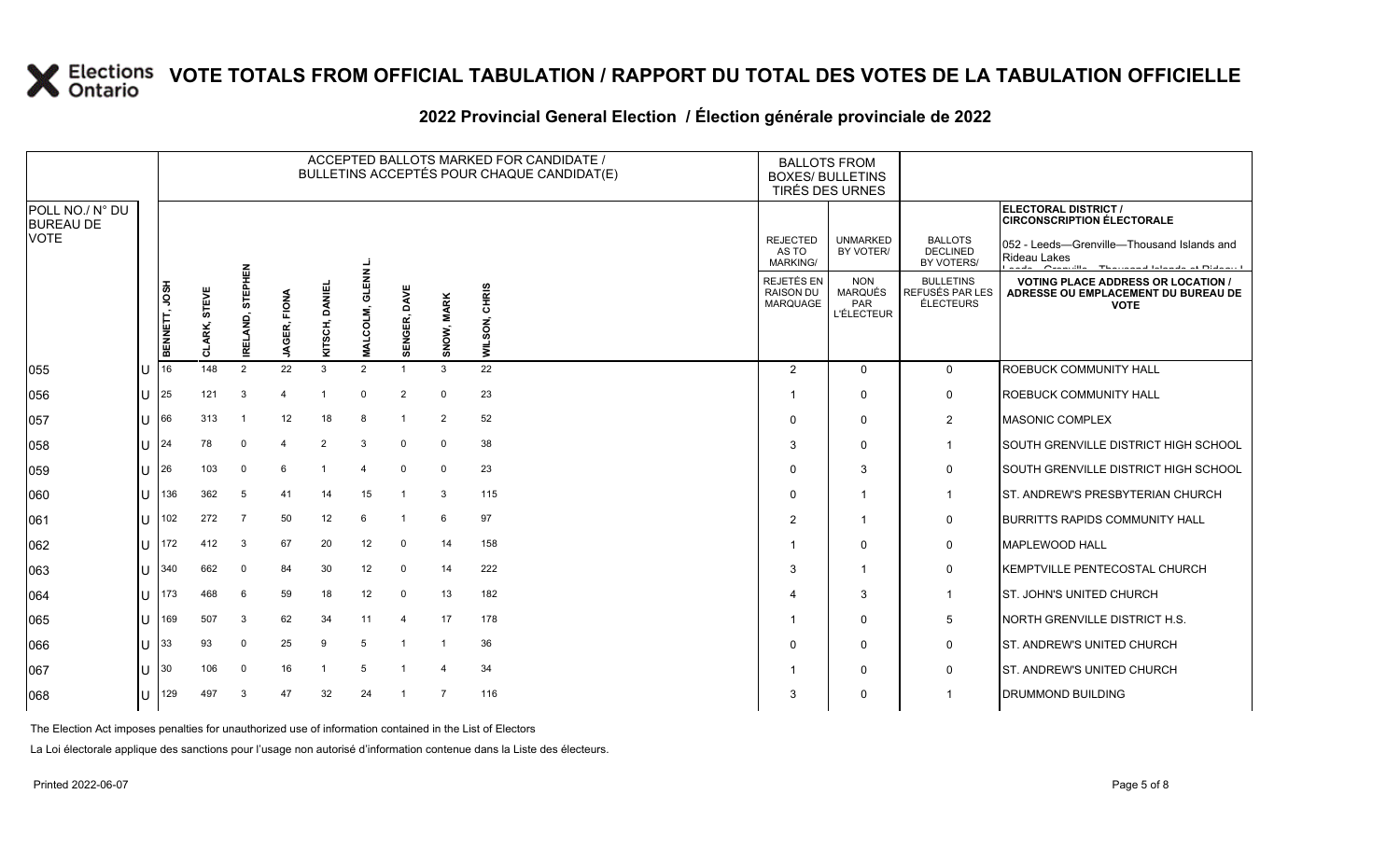#### **2022 Provincial General Election / Élection générale provinciale de 2022**

|                                                    |             | ACCEPTED BALLOTS MARKED FOR CANDIDATE /<br>BULLETINS ACCEPTÉS POUR CHAQUE CANDIDAT(E) |                        |                               |                 |                        |                                |              |                |                                         | <b>BALLOTS FROM</b><br><b>BOXES/ BULLETINS</b><br>TIRÉS DES URNES |                                                   |                                                  |                                                                                                                       |
|----------------------------------------------------|-------------|---------------------------------------------------------------------------------------|------------------------|-------------------------------|-----------------|------------------------|--------------------------------|--------------|----------------|-----------------------------------------|-------------------------------------------------------------------|---------------------------------------------------|--------------------------------------------------|-----------------------------------------------------------------------------------------------------------------------|
| POLL NO./ N° DU<br><b>BUREAU DE</b><br><b>VOTE</b> |             |                                                                                       |                        |                               |                 |                        |                                |              |                |                                         |                                                                   |                                                   |                                                  | ELECTORAL DISTRICT /<br><b>CIRCONSCRIPTION ÉLECTORALE</b>                                                             |
|                                                    |             |                                                                                       |                        | 룹                             |                 |                        |                                |              |                |                                         | <b>REJECTED</b><br>AS TO<br><b>MARKING/</b>                       | <b>UNMARKED</b><br>BY VOTER/                      | <b>BALLOTS</b><br><b>DECLINED</b><br>BY VOTERS/  | 052 - Leeds-Grenville-Thousand Islands and<br>Rideau Lakes<br>and a Constitution Theorem and International Distance I |
|                                                    |             | BENNETT, JOSH                                                                         | STEVE<br><b>CLARK,</b> | <b>STEPHI</b><br>AND,<br>IREL | FIONA<br>JAGER, | <b>DANI</b><br>KITSCH, | $rac{z}{4}$<br>ಕ<br>COLM,<br>Σ | SENGER, DAVE | SNOW, MARK     | CHRIS<br>WILSON,                        | REJETÉS EN<br><b>RAISON DU</b><br>MARQUAGE                        | <b>NON</b><br>MARQUÉS<br>PAR<br><b>L'ÉLECTEUR</b> | <b>BULLETINS</b><br>REFUSÉS PAR LES<br>ÉLECTEURS | <b>VOTING PLACE ADDRESS OR LOCATION /</b><br>ADRESSE OU EMPLACEMENT DU BUREAU DE<br><b>VOTE</b>                       |
| 069                                                | U           | 65                                                                                    | 355                    | 3                             | 23              | 10 <sup>10</sup>       | 9                              | 3            | $\overline{2}$ | 57                                      | 3                                                                 | 2                                                 | $\mathbf 0$                                      | SOUTH EDWARDSBURGH COMMUNITY<br><b>CENTRE</b>                                                                         |
| 070                                                | ΠL          | 126                                                                                   | 658                    | 5                             | 42              | 27                     | 11                             | 5            | $\Delta$       | 106                                     | 2                                                                 | 2                                                 | 0                                                | <b>ST. PAUL'S ANGLICAN CHURCH</b>                                                                                     |
| 700                                                | ΠL          | 17                                                                                    | 20                     | $\mathbf{0}$                  | $\Omega$        |                        | $\Omega$                       | $\mathbf 0$  | 0              | 5                                       | $\Omega$                                                          | $\overline{1}$                                    | 0                                                | <b>CARVETH CARE CENTRE</b>                                                                                            |
| 701                                                | U           | 22                                                                                    | 54                     | 2                             | $\overline{2}$  | $\mathbf 0$            |                                |              |                |                                         | 3                                                                 | $\mathbf{0}$                                      | 0                                                | FOX RUN RETIREMENT RESIDENCE                                                                                          |
| 702                                                | U $\vert$ 5 |                                                                                       | 8                      | -1                            | $\overline{2}$  | 0                      | $\Omega$                       | $\mathbf 0$  | $\mathbf{0}$   | -3                                      | $\Omega$                                                          | $\mathbf{0}$                                      | $\mathbf 1$                                      | <b>LOMBARD MANOR</b>                                                                                                  |
| 703                                                | $11 \mid 3$ |                                                                                       | 11                     | $\mathbf{0}$                  |                 | $\Omega$               | $\Omega$                       | $\Omega$     | $\mathbf 0$    | $\mathbf 0$                             | 5                                                                 |                                                   | 5                                                | MAPLE VIEW LODGE                                                                                                      |
| 704                                                |             |                                                                                       |                        |                               |                 |                        |                                |              |                | COMBINED WITH ADV002 / COMBINÉ À ADV002 |                                                                   |                                                   |                                                  |                                                                                                                       |
| 705                                                | $ U $ 6     |                                                                                       | 14                     | $\mathbf{0}$                  | $\Omega$        | $\Omega$               | $\Omega$                       | 0            | 0              | $\mathbf 0$                             |                                                                   | $\mathbf 0$                                       | $\mathbf 1$                                      | <b>ROSEDALE RETIREMENT RESIDENCE</b>                                                                                  |
| 706                                                | IU 19       |                                                                                       | 22                     | $\mathbf 0$                   | $\overline{2}$  |                        | $\Omega$                       | $\mathbf 0$  | 0              | -1                                      | 2                                                                 | $\mathbf{0}$                                      | 0                                                | <b>ST. LAWRENCE LODGE</b>                                                                                             |
| 707                                                | ΙU          | I6                                                                                    | 47                     | $\Omega$                      |                 | $\Omega$               |                                | $\Omega$     | $\mathbf{0}$   | $\overline{0}$                          | $\overline{2}$                                                    | $\Omega$                                          | 0                                                | <b>ROYAL BROCK RETIREMENT LIVING</b>                                                                                  |
| 708                                                | lU.         |                                                                                       | 32                     | $\mathbf{0}$                  | $\Omega$        | 0                      | $\Omega$                       | 0            | $\mathbf{0}$   | 3                                       | $\Omega$                                                          | $\mathbf{0}$                                      | 0                                                | <b>BRIDLEWOOD MANOR</b>                                                                                               |
| 709                                                | ΠL          | 12                                                                                    | 44                     | $\Omega$                      | 3               | $\mathbf 0$            | $\Omega$                       | $\mathbf 0$  | $\mathbf 0$    | $\overline{2}$                          | $\Omega$                                                          | -1                                                | 0                                                | <b>CHARTWELL WEDGEWOOD</b>                                                                                            |
| 710                                                | U           | 15                                                                                    |                        | $\mathbf 0$                   | $\Omega$        | $\mathbf 0$            | -1                             | $\Omega$     | $\overline{1}$ | $\overline{2}$                          | $\Omega$                                                          | $\mathbf{0}$                                      | 0                                                | <b>ROSEBRIDGE MANOR</b>                                                                                               |
| 711                                                | lU.         |                                                                                       |                        |                               | $\Omega$        | $\Omega$               |                                | $\mathbf 0$  | $\Omega$       | $\overline{0}$                          | $\Omega$                                                          | $\Omega$                                          | 0                                                | <b>HILLTOP MANOR</b>                                                                                                  |

The Election Act imposes penalties for unauthorized use of information contained in the List of Electors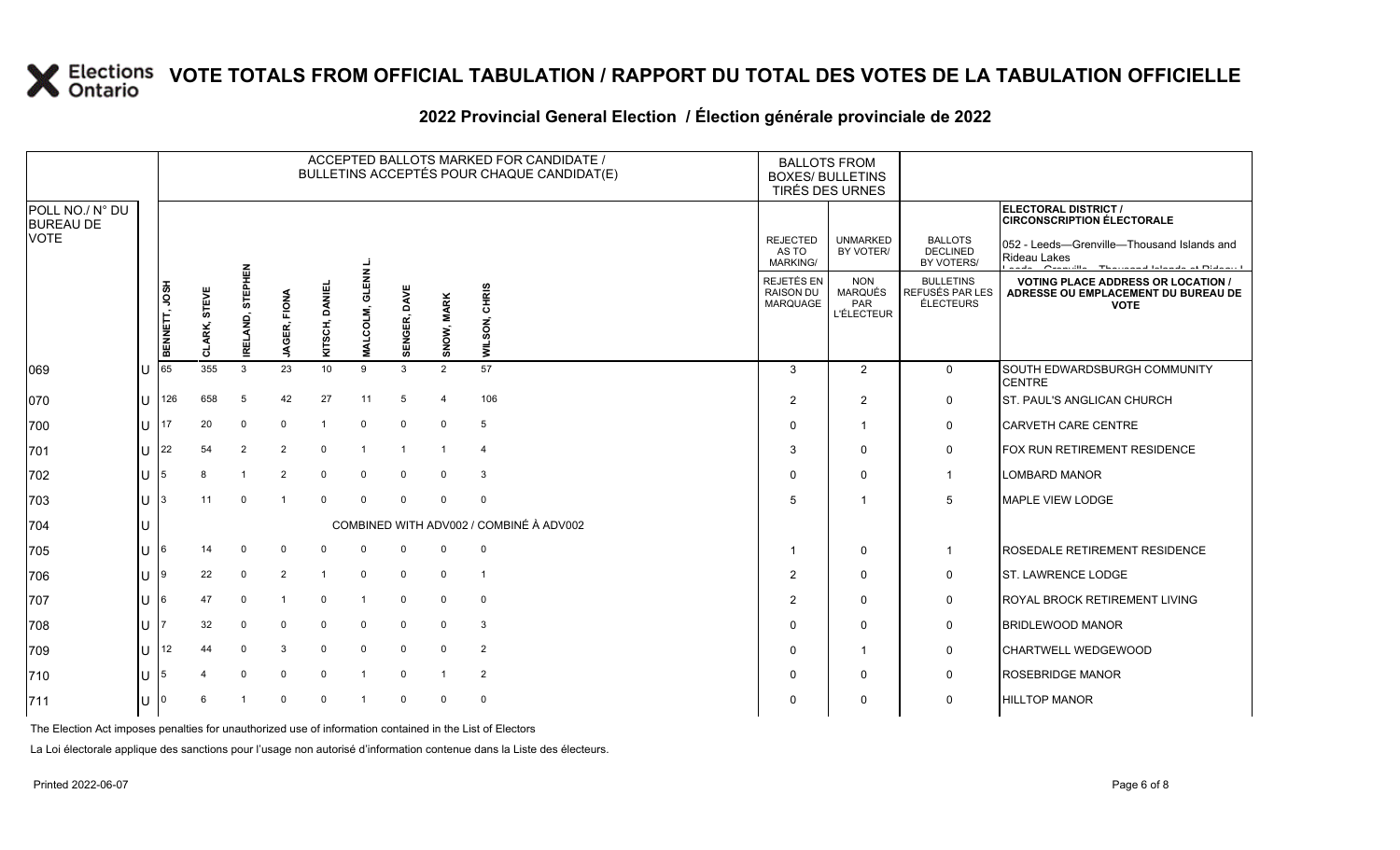### **2022 Provincial General Election / Élection générale provinciale de 2022**

|                                     |    | ACCEPTED BALLOTS MARKED FOR CANDIDATE /<br>BULLETINS ACCEPTÉS POUR CHAQUE CANDIDAT(E) |                     |                  |                        |                |                          |                 |                |                                         |                                                   | <b>BALLOTS FROM</b><br><b>BOXES/ BULLETINS</b><br><b>TIRÉS DES URNES</b> |                                                         |                                                                                                 |
|-------------------------------------|----|---------------------------------------------------------------------------------------|---------------------|------------------|------------------------|----------------|--------------------------|-----------------|----------------|-----------------------------------------|---------------------------------------------------|--------------------------------------------------------------------------|---------------------------------------------------------|-------------------------------------------------------------------------------------------------|
| POLL NO./ N° DU<br><b>BUREAU DE</b> |    |                                                                                       |                     |                  |                        |                |                          |                 |                |                                         |                                                   |                                                                          |                                                         | ELECTORAL DISTRICT /<br><b>CIRCONSCRIPTION ÉLECTORALE</b>                                       |
| <b>VOTE</b>                         |    |                                                                                       |                     |                  |                        |                |                          |                 |                |                                         | <b>REJECTED</b><br>AS TO<br><b>MARKING/</b>       | <b>UNMARKED</b><br>BY VOTER/                                             | <b>BALLOTS</b><br><b>DECLINED</b><br>BY VOTERS/         | 052 - Leeds-Grenville-Thousand Islands and<br>Rideau Lakes                                      |
|                                     |    | BENNETT, JOSH                                                                         | STEVE<br>LARK,<br>5 | IRELAND, STEPHEN | FIONA<br><b>JAGER,</b> | KITSCH, DANIEI | <b>ENN</b><br>COLM,<br>s | DAVE<br>SENGER, | SNOW, MARK     | CHRIS<br><b>WILSON</b>                  | REJETÉS EN<br><b>RAISON DU</b><br><b>MARQUAGE</b> | <b>NON</b><br><b>MARQUÉS</b><br><b>PAR</b><br><b>L'ÉLECTEUR</b>          | <b>BULLETINS</b><br>REFUSÉS PAR LES<br><b>ÉLECTEURS</b> | <b>VOTING PLACE ADDRESS OR LOCATION /</b><br>ADRESSE OU EMPLACEMENT DU BUREAU DE<br><b>VOTE</b> |
| $ 712$                              | Iυ |                                                                                       | 21                  | $\Omega$         | $\Omega$               | $\Omega$       | 3                        |                 | $\Omega$       | $\Omega$                                | $\Omega$                                          | $\Omega$                                                                 | $\Omega$                                                | <b>WELLINGTON HOUSE LONG TERM CARE</b>                                                          |
| 713                                 | lU |                                                                                       |                     |                  |                        |                |                          |                 |                | COMBINED WITH ADV002 / COMBINÉ À ADV002 |                                                   |                                                                          |                                                         |                                                                                                 |
| 714                                 | ΙU | 5                                                                                     | 24                  |                  | 2                      | $\Omega$       |                          |                 |                | 3                                       |                                                   | $\Omega$                                                                 | $\mathbf 0$                                             | <b>BAYFIELD MANOR</b>                                                                           |
| 715                                 | lU |                                                                                       | 39                  | 3                | -1                     | $\overline{1}$ | $\Omega$                 | $\overline{1}$  | $\overline{2}$ | $\overline{4}$                          |                                                   | 0                                                                        | $\mathbf 0$                                             | KEMPTVILLE RETIREMENT LIVING                                                                    |
| ADV001                              |    | 102                                                                                   | 319                 |                  | 43                     | 13             | 5                        | $\mathbf 0$     | 2              | 69                                      | $\Omega$                                          | 0                                                                        | $\mathbf 0$                                             | 100 CENTRAL AVE. W BROCKVILLE ONTARIO.                                                          |
| ADV002                              |    | 677                                                                                   | 1680                | -5               | 177                    | 67             | 26                       | $\overline{4}$  | 11             | 374                                     | 38                                                | 0                                                                        | $\overline{2}$                                          | 100 CENTRAL AVE. W BROCKVILLE ONTARIO.                                                          |
| ADV003                              |    | 255                                                                                   | 587                 | 3                | 89                     | 13             | 6                        | $\mathbf 0$     | 6              | 141                                     | $\overline{2}$                                    | $\boldsymbol{\Delta}$                                                    | $\mathbf 0$                                             | KEMPTVILLE SATELLITE OFFICE                                                                     |
| ADV004                              |    | 622                                                                                   | 1785                | 6                | 143                    | 31             | 9                        | 3               | 5              | 251                                     | $\Omega$                                          | $\Omega$                                                                 | $\mathbf 0$                                             | <b>ST. LAWRENCE ANGLICAN CHURCH</b>                                                             |
| ADV005                              |    | 98                                                                                    | 471                 | 3                | 24                     |                |                          | $\mathbf 0$     |                | 51                                      |                                                   | 2                                                                        | $\mathbf 0$                                             | <b>DRUMMOND BUILDING</b>                                                                        |
| ADV006                              |    | 96                                                                                    | 317                 | 3                | 29                     | 4              | 3                        |                 | $\Omega$       | 49                                      | $\mathbf 0$                                       | $\Omega$                                                                 | $\mathbf 0$                                             | MERRICKVILLE COMMUNITY CENTRE                                                                   |
| ADV007                              |    | 56                                                                                    | 179                 | -1               | 28                     | 3              | $\overline{7}$           | $\Omega$        |                | 40                                      | 2                                                 | $\Omega$                                                                 | $\mathbf 0$                                             | ROYAL CANADIAN LEGION 504 (LYNDHURST)                                                           |
| ADV008                              |    | 155                                                                                   | 668                 |                  | 55                     | 12             | $\overline{a}$           | 2               | 3              | 90                                      | 2                                                 | 0                                                                        | $\mathbf 0$                                             | <b>ATHENS FIRE HALL</b>                                                                         |
| ADV009                              |    | 294                                                                                   | 700                 |                  | 98                     | 10             | 6                        | $\Omega$        |                | 141                                     | $\boldsymbol{\varDelta}$                          |                                                                          | $\mathbf 0$                                             | CHRIST CHURCH ANGLICAN PARISH HALL                                                              |

The Election Act imposes penalties for unauthorized use of information contained in the List of Electors